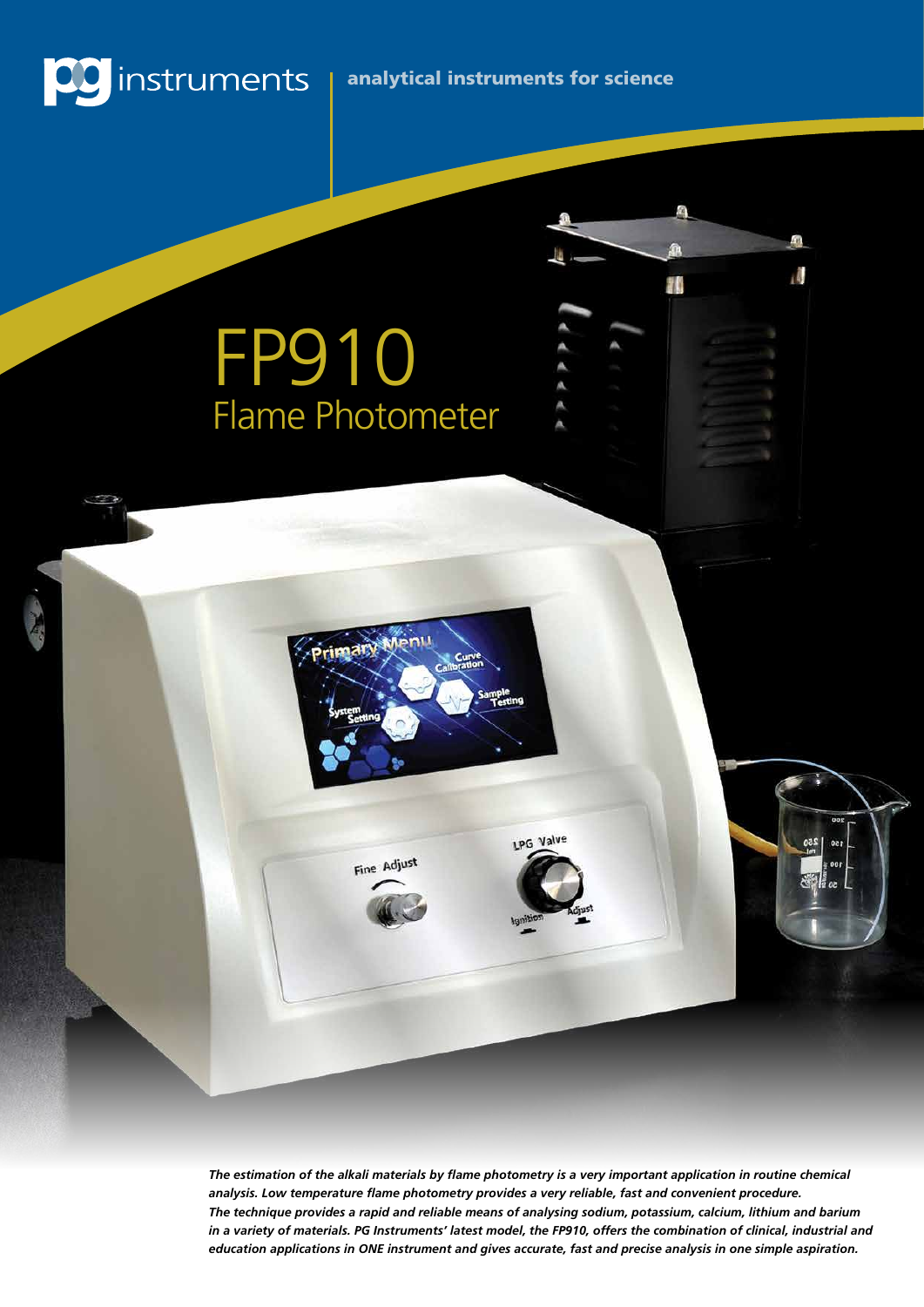### FP910 Flame Photometer

*PG Instruments – a leader in the development of first class scientific instruments – is pleased to introduce its NEW FP910 Flame Photometer. The FP910 is a Digital Flame Photometer, Microprocessor Controlled, for the quick and simple determination for up to 5 elements in one single aspiration.* 

#### Product Description

The FP910 Flame Photometer is Microprocessor Controlled to give fast, accurate and precise analysis of sodium, potassium, calcium, barium and lithium in one single aspiration. Two models are available; the FP910-4, which allows analysis of FOUR elements (sodium, potassium, calcium, lithium) and the FP910-5, for the analysis of FIVE elements (sodium, potassium, calcium, lithium, barium).

#### **Typical Applications Features & Functions**

Our versatile new FP910 Flame Photometers cover a wide range of applications including:

- **B** Soil & Agricultural Analysis
- **Biological & Chemical Fluids**
- **Petrochemical Analysis**
- **Food & Drink Analysis**
- **Cement, Minerals & Glass Analysis**

- *Up to 5 elements in one single aspiration (Na, K, Li, Ca and Ba)*
- **D** Touch screen for simple data input
- **D** Calibration curve fit routines first order and  *second order*
- **Multiple calibration curve saving facility**
- **Sample data storage**
- **D** Data displayed in concentration units  *i.e. ppm, meq, etc*
- **B** *Electronic ignition*
- **P** Flame out safety protection sensor
- **D** Operates using propane butane,  *natural gas or LPG*
- **D** Direct printing using integral thermal printer
- **D** USB interface to connect with PC for data  *collection software*
- **Automatic selection of optical filters**
- *Up to 12 point calibration capability*



*Selection of analytical parameters using touch screen. Burner Ignition System showing ignitor,* 



*10 hole compact burner, flame shield and flame safety detector.*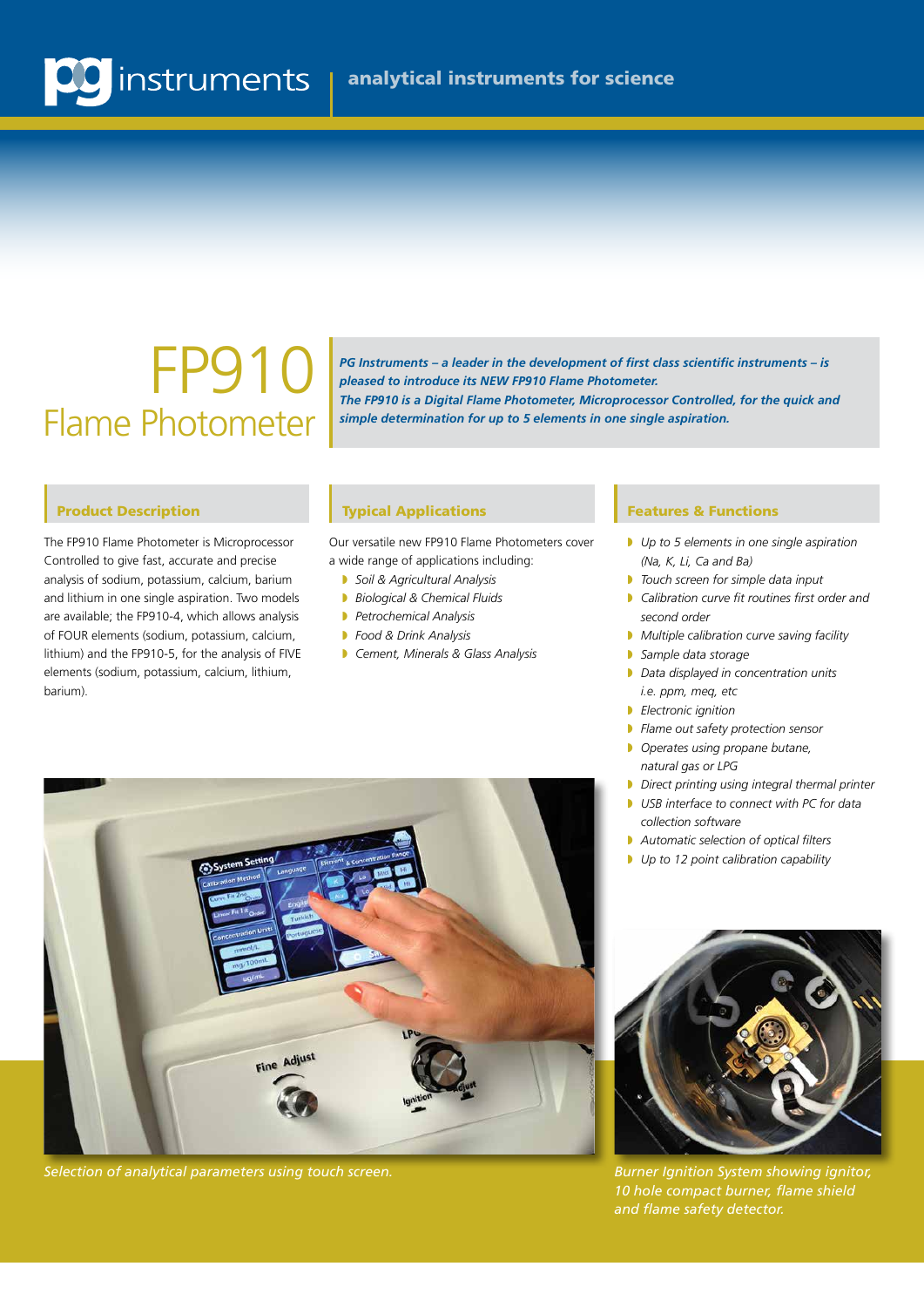#### Touch Screen Technology

Embedded in the FP910 Flame Photometer is a 7 inch Colour LCD touch screen offering:

- **Colour graphics such as calibration**  *graph and data*
- w *Simultaneous analytical results*
- **B** Selection of elements
- **Concentration unit selection**
- **Automatic calculation of**  *curve coefficients*
- **Language selection including**  *English, Turkish, Portuguese, Polish and Russian (more to follow)*



*Curve calibration selection.*



*Touch alphanumeric keyboard for calibration and analytical data files.*



*Numeric touch pad to enter* 



*Sample of calibration*